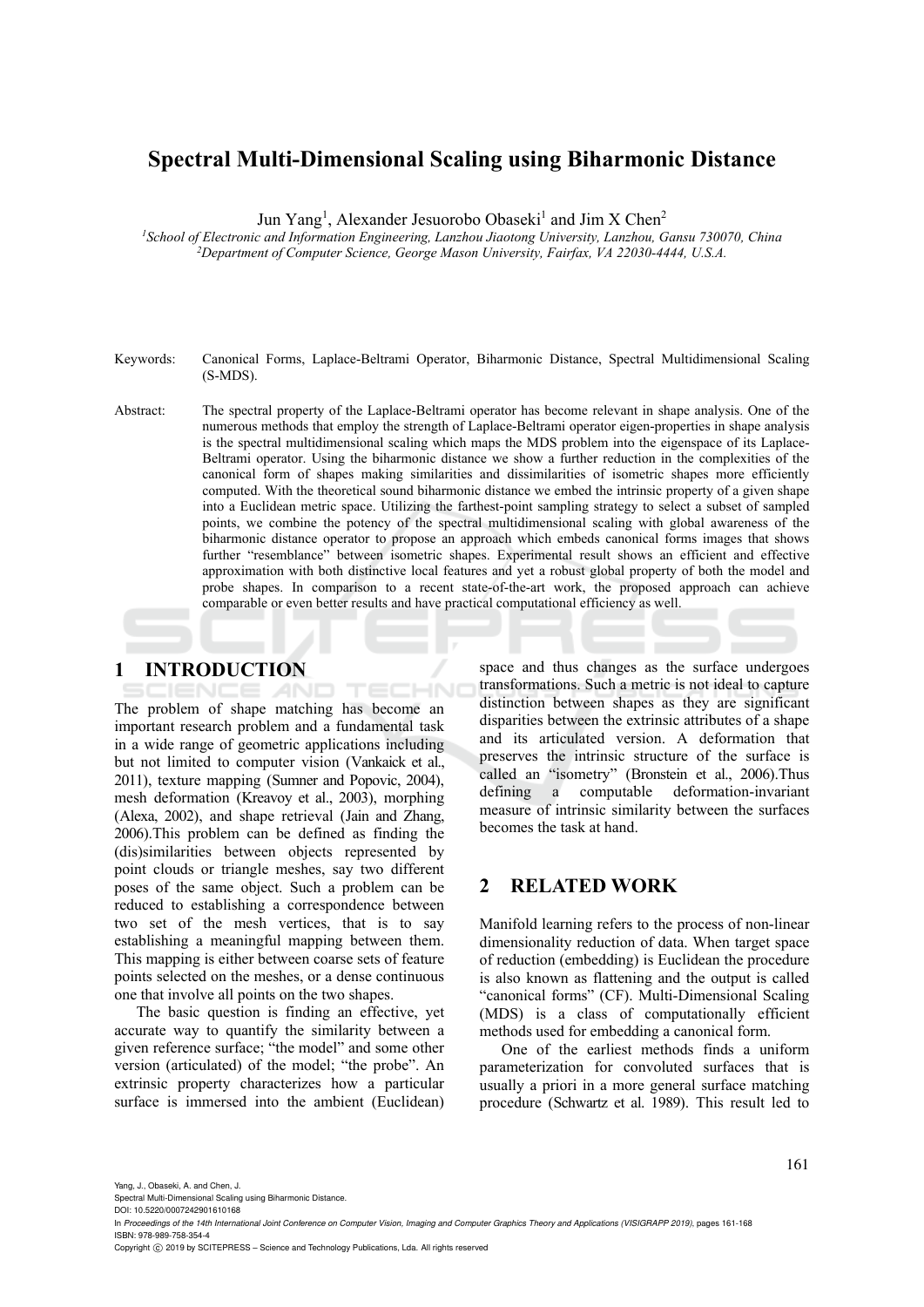emergence of many efficient flattening algorithms like in texture mapping (Zigelman et al., 2002), higher dimensional Euclidean space embedding (Elad and Kimmel, 2003) that captures the intrinsic geometric structure of isometric surfaces and a more generalized framework (Bronstein et al., 2006) that uses Gromov-Hausdroff distance (Gromov, 1981) to compute partial embedding distance for both full and partial surface matching. The key to using MDS algorithm for embedding is to obtain intrinsic representation of the underlying surface which is invariant to inelastic bending, and then interpolate this representation to embed the surface in a new ambient space such that the intrinsic geometry of the surface is translated into its extrinsic geometry in the new space. Conventionally, a set of inter-geodesic distance between pairs of all surface points is used as input. This approach though efficient, is computationally expensive as the complexity requirement in storing all pairwise distance is quadratic in the number of data points which is restrictive in shapes with substantial amount of vertices.

In the last decade, a major breakthrough in the eigenspace of the mesh Laplacian (Wolter et al., 2006) has been exploited in variety of forms. Isospectral properties of the eigenvectors know from linear algebra provided theoretical foundations that have been extended to correspondence between 3D surfaces. Jain et al. (Jain et al., 2011) transformed 3D meshes into the spectral domain, based on geodesic affinities, and then matched the spectral embeddings of the eigenvectors with respect to uniform scaling and rigid-body transformation. Kim et al. (Kim et al., 2011) approached the problem by blending a collection of weighted low dimensional conformal maps. The multi-scale geometry aware properties of the Laplace Beltrami operator (LBO) are utilized to infer and manipulate point-to-point maps between shapes (Ovsjanikov et al., 2012). Rustamov (Rustamov, 2007) introduced a deformation invariant representation of surfaces similar to canonical forms which is based on combining eigenvalues and eigenvectors of LBO instead of geodesic distance. A LBO decomposition method is exploited to construct diffusion maps (Coifman and Lafon, 2006). Descriptors like Heat kernel signature (Sun et al., 2009), wave kernel signature (Aubry et al., 2011) are all based on eigenfunctions of the LBO.

Similar to our approach, Aflalo et al. (Aflalo and Kimmel, 2013) extracted the spectral data from the LBO of pairwise geodesic distance of sampled points, and then embedded the data into a lowdimensional Euclidean space. Computed a small

fraction of the pairwise distances that was projected onto the leading eigenfunctions of the LBO, thus, efficiently reduced both the time and space complexities of the flattening procedure. It seems that they overcame a great amount of complexities, however, the question of its reliance on geodesic distance which has weak "global–awareness" and significantly large topological sensitivity is a major drawback to this approach.

In this paper, we argue that biharmonic distance (Lipman et al., 2010) can serve as an efficient yet accurate distance operator. The measure of biharmonic distance on shapes are smooth functions, thus are well suited for compact spectral representation, and as such allow us to apply this theoretically sound distance operator in a spectral sense. Biharmonic distance is a metric structure that is related to diffusion distance and commute-time distance (Fouss et al., 2007; Yen et al., 2007) with a slight modification in the eigenvalue normalization. Our motivation to use this distance operator is based on the fact that it finds a good trade-off between local and global properties of the shape. Here, the eigenvalue normalization decays slow enough to get good local properties around source points and fast enough to be globally aware of shape in far areas.

# **3 COMPUTING BIHARMONIC DISTANCE**

Biharmonic distance is a distance operator endowed with the fundamental properties required for shape analysis, such as isometric invariant, practically efficient, parameter-free, insensitive to noise and topology, etc.

Let us consider a Riemannian manifold *M*  equipped with a metric *G*. The metric *G* induces a Laplace-Beltrami operator (LBO) denoted by  $\Delta_{G}$ . The LBO is self-adjoint and defines a set of functions called eigenfunctions, denoted by  $\phi$ <sub>i</sub>, such that  $\Delta \phi_i = \lambda_i \phi_i$ , where  $\lambda_i$  is the eigenvalue associated with  $\phi_i$  at vertex *i*.

Biharmonic distance operator is similar to diffusion distance and the commute-time distance, however there is slight modification on the eigenvalue normalization. This normalization is based on a kernel, which is Green's function of the biharmonic differential equation. In the continuous setting, the squared distance is defined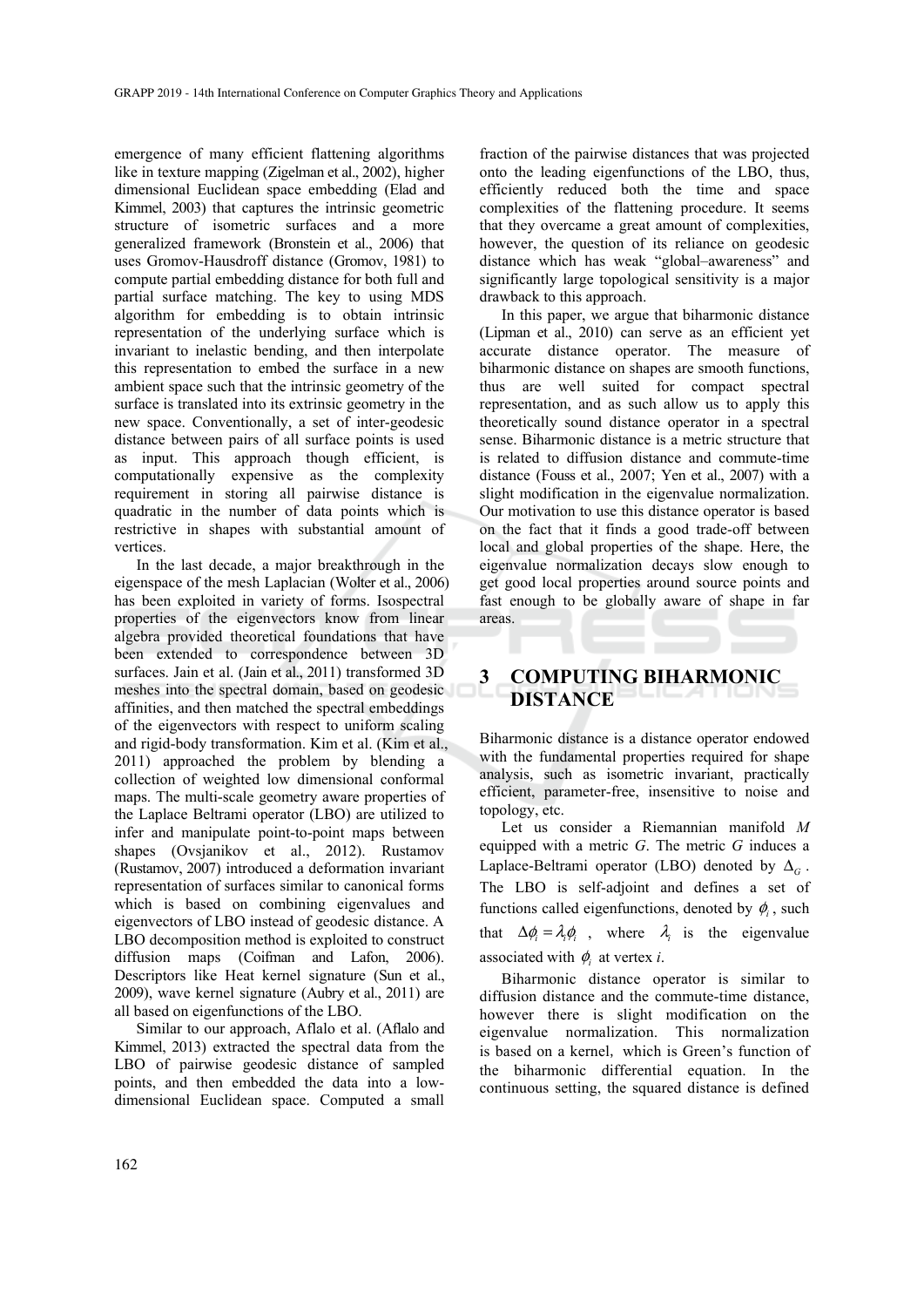by using the eigenfunctions of the LBO (Lipman et al., 2010):

$$
d_B(x, y)^2 = \sum_{i=1}^{\infty} \frac{(\phi_i(x) - \phi_i(y))^2}{\lambda_i^2}
$$
 (1)

The quadratic normalization as shown in the Eq. (1) provides a good trade-off in the sense that it decays slow enough to get good local properties around the point and fast enough to be shape aware in distance areas. The trade-off is intimately related to the biharmonic equation. Expanding Eq. (1) we obtain:

$$
d_B(x, y)^2 = \sum_{i=1}^{\infty} \frac{|\phi_i(x)|^2}{\lambda_i^2} + \sum_{i=1}^{\infty} \frac{|\phi_i(y)|^2}{\lambda_i^2} - 2\sum_{i=1}^{\infty} \frac{\phi_i(x)\phi_i(y)}{\lambda_i^2}
$$
  
=  $g_B(x, x) + g_B(y, y) - 2g_B(x, y)$  (2)

Using the Green's function of the biharmonic operator:

$$
g_B(x, y) = \sum_{k=1}^{\infty} \frac{\phi_i(x)\phi_i(y)}{\lambda_i^2}
$$
 (3)

The above equation satisfies the relation

$$
\Delta_{(x)}^2 \int g_B(x, y) f(y) dy = f(x) \tag{4}
$$

for "smooth enough"  $f$  (Coifman and Lafon, 2006).

From Eq. (3), a discrete construction based on the discrete Green's function  $g_d$  of the Bi-Laplacian is derived from the well-known cotangent formula discretization of the Laplace-Beltrami differential operator on shapes (Grinspun et al., 2006; Meyer et al., 2003).

$$
\Delta_i = \frac{1}{A_i} \sum_{j \in N_{ei(i)}} \left( \cot \alpha_{ij} + \cot \beta_{ij} \right) \left( u_i - u_j \right) \tag{5}
$$

where  $\Delta_i$ , denotes the discrete Laplacian evaluated at vertex *i* (for  $i = 1, 2, \dots, N$ , *N* is the number of vertices),  $A_i$  is the Voronoi area at  $i^h$  shape vertex (Grinspun et al., 2006) and angles  $\alpha_{ij}$ ,  $\beta_{ij}$  are the two angles supporting the edge connecting vertices *i* and *j* respectively.

Having discretized the Laplacian, the Green's function of the Bi-Laplacian,  $g_d \in \mathbb{R}^{N \times N}$  is defined by discretizing the relation in Eq. (4) to obtain:

$$
L_d^2 g_d A f = f \tag{6}
$$

where  $f \in \mathbb{R}^{N \times 1}$  is an arbitrary vector in the image of  $L_d^2$ . (See (Meyer et al., 2003) for prove).

Finally, having obtained  $g_d$ , the biharmonic distance on the shape is defined from Eq. (3):

$$
d_{B} (v_{i}, v_{j})^{2} = g_{d} (i, i) + g_{d} (j, j) - 2g_{d} (i, j) \qquad (7)
$$

# **4 SPECTRAL MULTIDIMENSIONAL SCALING**

Let us consider the shape correspondence problem that involves searching for the best point to point matching of two given shapes, *S* and *Q*. The earliest method of using multidimensional scaling (MDS) to compute such an assignment was proposed by (Elad and Kimmel, 2003). There, the pairwise geodesic distances between all points on a 3D shape was mapped to a simpler 3D Euclidean distance.

The spectral multidimensional scaling (Aflalo and Kimmel, 2013) uses the fact that point to point correspondence between two shapes induces a map between the natural eigenspaces of the shapes, thus, project the MDS problem into the data's spectral domain extracted from its Laplace-Beltrami operator. In this framework, truncated eigenfunctions were used to faithfully approximate correspondence between the shapes. We will go forward to briefly explain this approach.

Consider a manifold *M*, with *n* points  ${V_i}$ , *P* is a subset of  ${V_i}$  such that  $|P| = p_s \le n$ , and a smooth function *f* is defined on  $V_p = \{V_p, p \in P\}$ . Computing a smooth interpolation function requires firstly constructing a continuous function *h* such that  $(\tilde{f}(V_p) = f(V_p), \forall p \in P$ . Then a smooth function measure the smoothness of such a function, say up to  $L_2$  norm as

$$
E_{\textit{smooth}}(f) = \int_M^n \left\| \nabla f \right\|_2^2 da = \int_M^n \left\langle \Delta f, f \right\rangle da.
$$

The problem of smooth interpolation could be rewritten as as  $\min_{h:M\to\mathbb{R}} E_{\text{smooth}}(h) = \text{s.t. } h(V_p) = f(V_p), \forall p \in P$ . Then we have  $\int_M^n \left\| \nabla f \right\|_2^2 da = \int_M^n \left\langle \Delta h, h \right\rangle da$ . Thus the interpolation problem could be written as:

$$
\min_{h:M\to\mathbb{R}} \int_M^n \langle \Delta h, h \rangle \, da \text{ s.t. } h(V_p) = f(V_p), \forall p \in P \quad (8)
$$

In a discrete setting the problem in Eq. (8) above can be rewritten as

$$
\min_{x} x^{T} Wx \qquad \text{s.t.} \qquad Bx = f \tag{9}
$$

There the matrix *B*, represents a projection on the basis vectors  $e_p, \forall p \in P$ , *W* is the conformal discrete Laplacian without the area normalization and *f* is the sampled vector  $f(V_p)$ . Their novel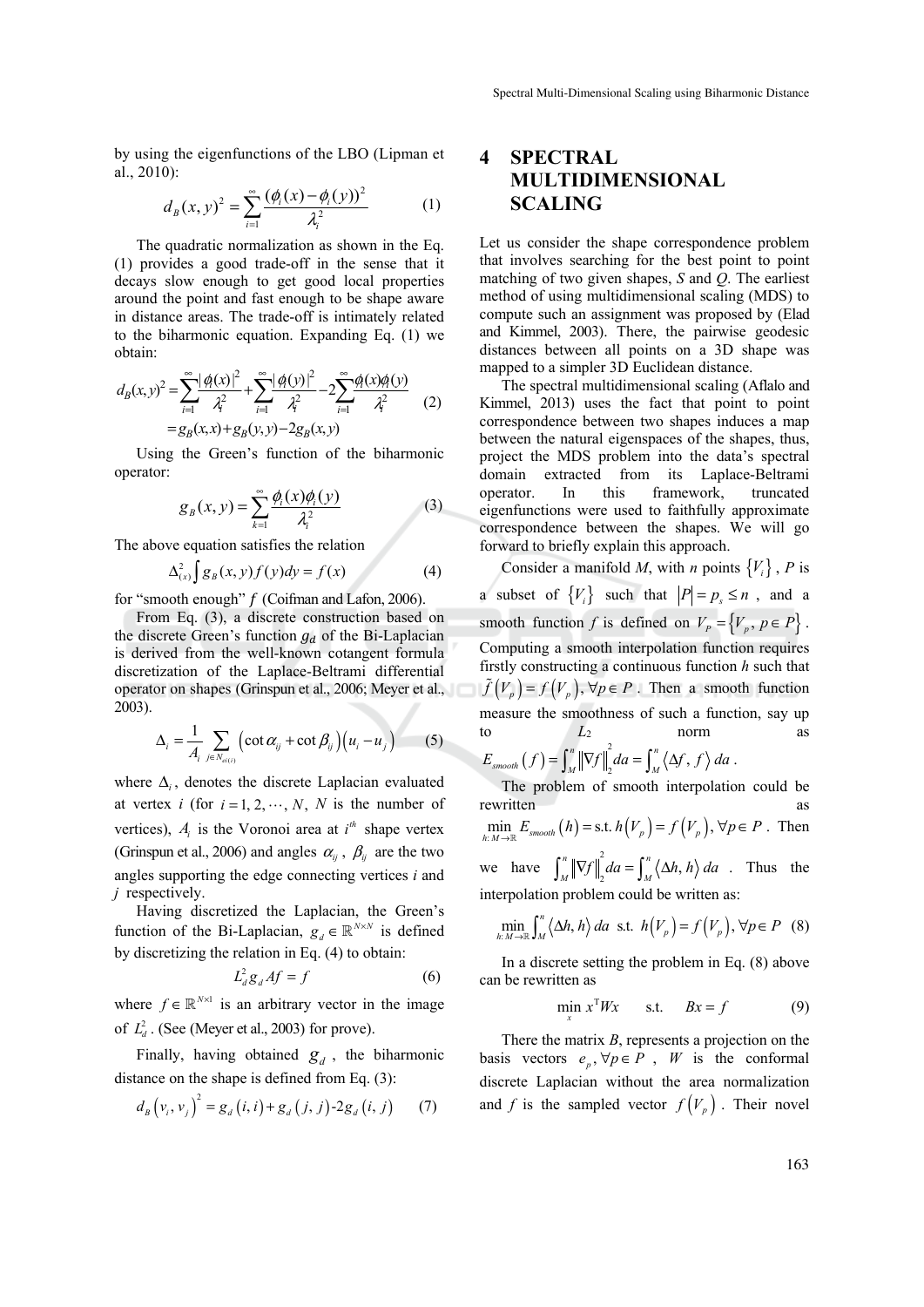technique was to introduce  $\hat{f}$ , the spectral projection of *f* (the eigenvectors of the LBO  $\left\{\phi_i\right\}_{i=1}^k$ )

as 
$$
x = \hat{f} = \sum_{i=1}^{k} \langle f, \phi_i \rangle \phi_i = \Phi \alpha
$$
, where  $\Delta \phi_i = \lambda \phi_i$ .

Note that  $\Phi$  represents the matrix of eigenfunctions whose  $i^{th}$  column is  $\phi_i$  such that  $\alpha_i = \langle f, \phi_i \rangle$ . Thus Eq. (9) is approximated as

$$
\min_{\alpha \in \mathbb{R}^k} \alpha^{\mathrm{T}} \boldsymbol{\Phi}^{\mathrm{T}} W \boldsymbol{\Phi} \alpha \quad \text{s.t.} \quad B \boldsymbol{\Phi} \alpha = f \qquad (10)
$$

Since  $A = \Phi^{T} W \Phi$ , where *A* is the diagonal matrix whose elements  $\lambda_i$  are the corresponding eigenvalues of linear transformation of the LBO *Ld*. Substituting  $\Lambda$  and adding the constraint check in the target function the solution is rewritten as

$$
\alpha = 2\mu \left( A + \mu \boldsymbol{\varPhi}^{\mathrm{T}} B^{\mathrm{T}} B \boldsymbol{\varPhi} \right)^{-1} + \boldsymbol{\varPhi}^{\mathrm{T}} B^{\mathrm{T}} f = Mf \quad (11)
$$

The discretized smooth energy of the matrix *D* is given by

$$
E_{\text{smooth}}(D) = \text{trace}\left(D^{\mathrm{T}} W D A\right) + \text{trace}\left(D W D^{\mathrm{T}} A\right) \tag{12}
$$

While the spectral projection of *D* onto  $\Phi$ , is denoted in matrix form by

$$
D = \Phi \alpha \Phi^{T} \tag{13}
$$

Substituting  $D$  into Eq.  $(12)$  we obtain the smooth spectral interpolation as

$$
= \min_{\alpha \in \mathbb{R}^{k \times k}} trace(\alpha^{T} \Lambda \alpha) + trace(\alpha \Lambda \alpha^{T}) +
$$
  

$$
\mu \sum_{(i,j) \in I} \left\| (\varPhi \alpha \varPhi^{T})_{ij} - D(V_{i}, V_{j}) \right\|_{F}^{2}
$$
(14)

where  $\|\cdot\|_F$  is the Frobenius norm, *k* is the number of eigenfunctions.

A less accurate but efficient way to obtain an approximation of the spectral interpolation matrix  $\alpha$  is given as

$$
\alpha = MFM^{\mathrm{T}} \tag{15}
$$

 This is obtained by interpolating the column vectors *f* and  $\phi$ <sub>*i*</sub>. Note in the above equation *F* is simply a matrix of the sample points  $V_i$ ,  $V_j$  and M represents a matrix such that  $\alpha = Mf$  from Eq. (11).

## **5 SPECTRAL MDS USING BIHARMONIC DISTANCE**

Following the method of spectral multidimensional scaling, we apply biharmonic distance to compute

the canonical forms for non-rigid shapes. Given *M*, a metric space endowed with a metric  $D: M \times M \to \mathbb{R}$ , and  $V = \{V_1, V_2, \dots, V_n\}$  a finite set of elements in *M*, the multidimensional scaling of  $V$  in  $\mathbb{R}^k$  involves finding a set of points  $X = \{X_1, X_2, \dots, X_n\}$  in  $\mathbb{R}^k$  whose pairwise Euclidean distances  $d(X_i, X_j) = ||X_i - X_j||^2$  are as close as possible to  $D(V_i, V_i)$  for all  $(i, j)$ .

For such an embedding, a family of MDS known as classical scaling can be realized by the following minimization program  $\min_{X} \left\| X^{T} X - \frac{1}{2} J D J \right\|_{F}$ , where *D* represents a matrix defined by  $D_{ij} = D(V_i, V_j)^2$ 

$$
D \text{ represents a matrix defined by } D_{ij} - D
$$

and 
$$
J = I_n - \frac{1}{n} \mathbf{1}_n \mathbf{1}_n^T
$$
, or  $J_{ij} = \delta_{ij} - \frac{1}{n}$ .

Using Classical scaling in Eq. (13), we find the first *k* singular vectors and values of the matrix 1

$$
-\frac{1}{2}JDJ.
$$

We utilize the farthest-point sampling strategy to select a subset of *ps* sampled points, with indices *P* of the data. Then we compute the biharmonic distance between every two points of the sampled data  $d_B(v_i, v_j)^2 \in M \times M$ ,  $(i, j) \in I = P \times P$ . Since we have solved the LBO to compute the biharmonic distance as discussed in section 3, the LBO is not required to re-compute, we thus, use the same data to find *k* eigenfunctions in the eigenbasis  $\Phi$  of the LBO. Using the biharmonic distance we show a further reduction in the complexity of the canonical form of the shapes making comparison between similar and dissimilar shapes more efficiently computed. Using Eq. (14) and (15) we extract the spectral interpolation matrix  $\alpha$  from the computed biharmonic distance and the eigenbasis  $\Phi$ .

An outline of the steps to solve the canonical form using biharmonic distance is shown in the algorithm below:

**Step1:** Compute  $P$ ; a subset of  $p_s$  points sampled from *M*.

**Step2:** Compute the matrix *D* of squared biharmonic distances between every two points  $(p_i, p_j), i \in P, j \in P$ .

**Step3:** Compute the matrices  $\Phi$ ,  $\Lambda$  containing the *kth* eigenvectors and corresponding eigenvalues of the Laplace-Beltrami operator of *M*.

**Step4:** Compute the matrix  $\alpha$ .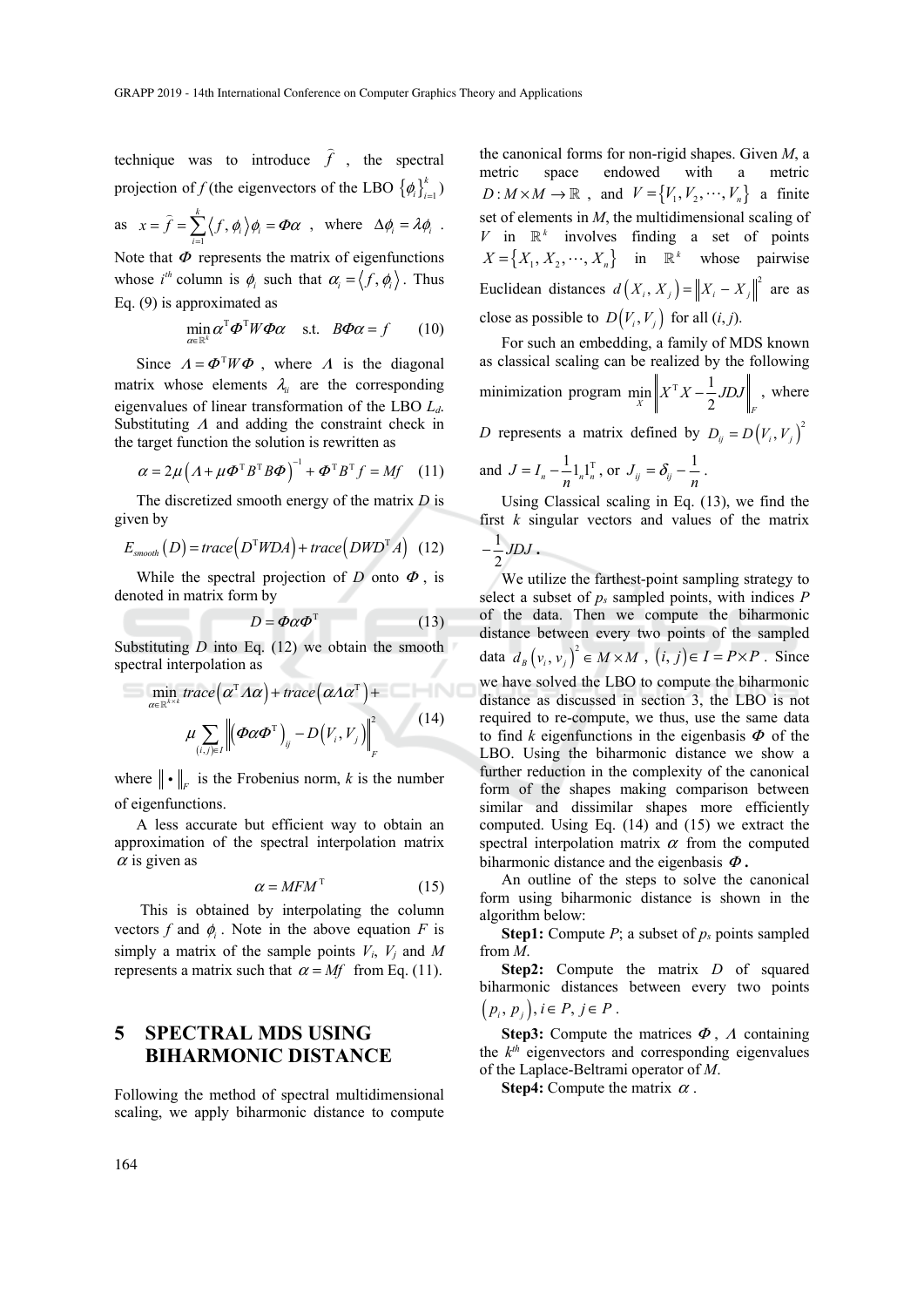**Step5:** Compute the singular value decomposition of the *nxk* matrix *JQ*=*SUV<sup>T</sup>*, where  $J = I_n - \frac{1}{n} 1_n 1_n^T$ .

**Step6:** Compute the eigendecomposition of the *kxk* matrix  $UV^{T} \alpha VU$  , such that  $UV^{T} \alpha VU = W \psi W^{T}$ .

**Step7:** Compute the matrix  $Q = SW\psi^{\frac{1}{2}}$ , such that  $OO^T = J\Phi\alpha\Phi J$ .

**Step8:** Return the first *d* columns of the matrix *Q***,** where *d* is the embedding dimension.

### **6 EXPERIMENTAL RESULTS AND DISCUSSION**

In our evaluations and experiments, we utilized the TOSCA (Bronstein et al., 2009) and SPACE (Anguelov et al., 2004) shape databases for our shape comparison experiments. TOSCA has 80 meshes representing different classes of shapes, while SCAPE has 72 meshes representing a human body in different poses. All the meshes are fitted to scanner data with a common template, and thus they share the same mesh topology.

A qualitative evaluation of the canonical form is represented in the Figure 1 showing our embedding into canonical forms against that of spectral MDS (Aflalo and Kimmel, 2013) for wolf and gorilla shapes in various near-isometric positions. For both approaches we selected 100 eigenfunctions for the interpolation of the sampled points. The figure is represented row-wise original shape model, canonical forms of spectral MDS (Aflalo and Kimmel, 2013), canonical forms for our approach respectively. Clearly our method shows a more simplified canonical form and thus will produce more efficient and accurate rigid alignment.

Next, we evaluate the distortion of the embedding between two isometric shapes *h*: *S*→*T* with respect to a "ground truth" we used a method similar to (Kim et al., 2011). Here, we computed for every point, *p*, on *S* in the ground truth correspondence, the geodesic distance,  $d_S(h(p), h_{true}(p))$  between the smoothness function,  $h(p)$  and its true correspondence,  $h_{true}(p)$ . The difference between the geodesic distance is added up in an error measure such that

$$
Err(h, h_{true}) = \sum_{p \in S} d_S(h(p), h_{true}(p)) \qquad (16)
$$

here  $(h(p), h_{true}(p))$  is normalized by the square root of the area of the manifold *S*.

We generated a table to examine the distribution of errors. Table 1 shows percentage correspondence as a function of geodesic error. That is, the data of varying geodesic error threshold,  $\tau$ , between the model and probe  $h(p)$ ,  $h_{true}(p)$  against the average percentage of points correspondence for which  $d_S(h(p), h_{true}(p)) \leq \tau$ . Taking an instance from the "animal shapes" in Table 1, about 67% of sample points had geodesic error below 0.1 for S-MDS approach while for our method above 98% of correspondences fell below the 0.1 geodesic error. Another example from the "all shapes" table shows 100% of sample points had geodesic error below 0.15 for our approach when compared against 95% for S-MDS. We also generated a graphical representation of the data, where x-axis depicts geodesic error threshold,  $\tau$ , and y-axis is the average percentage of point correspondence that fall below the threshold  $\tau$ . The top left, top right and bottom left graphs in Figure 2 are graphical representation of Table 1. Clearly, we can see that the result of our method outperforms that of spectral-MDS.

 Overall our algorithm produces better results when matching human shapes. Bottom right of Figure 2 is a representation of the percentage of correspondence measure of all six animal shapes of the TOSCA database.

As the idea of multidimensional scaling is to find a rigid alignment of the embedded image of the shapes, in the next experiment, we used the Iterative Closest Point (ICP) algorithm to compute such alignment. Figure 3 is a picture of two nearisometric wolf shapes before and after computing their ICP alignment. We also performed a comprehensive experiment on shapes from the SPACE database. In this experiment, we selected the first 50 eigenfunctions for our spectral interpolation. We randomly selected a model and matched with several probes. Having computed the canonical forms, we computed the rigid alignment between the canonical form images of the matching, and next we used a relative straight forward scheme to find the similarity measure between them. First, we transformed the matrix of the output of the canonical form *S* and *T* into a vector *s* and *t*. And then given a range of threshold, the dis(similarity) between them by function  $(s \cdot t) / norm(s) \cdot norm(t)$  is computed, where "." is the inner product between two vectors and *norm*( ) is the Euclidean norm of the vector. The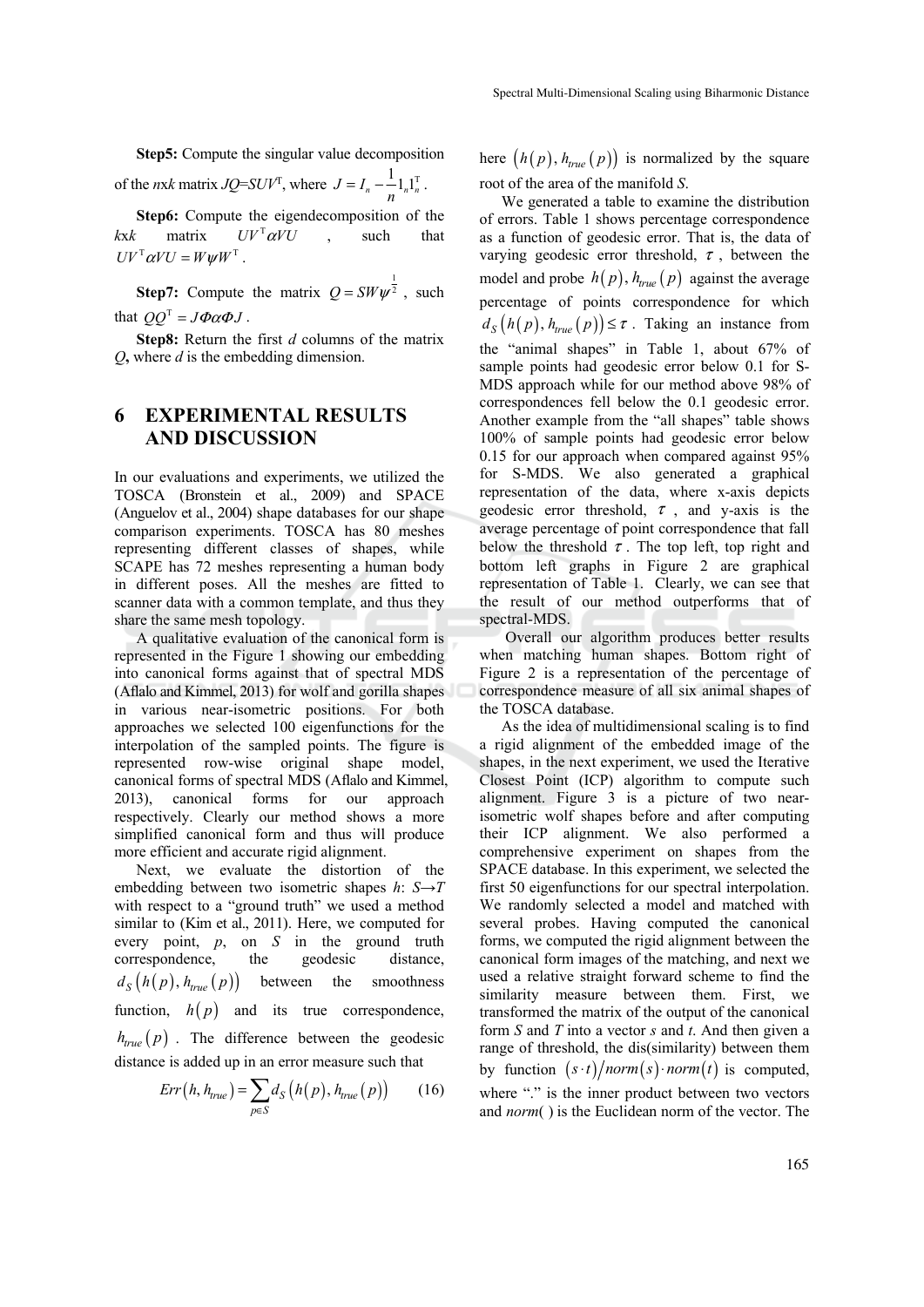range of threshold is between 0 and 1 such that the closer the function is to 1 the more similar *S* and *T*  are, conversely, the closer the function is to 0 the more dissimilar *S* and *T* are. The results from 10 similarity measures were sampled from our experiment as shown in Table 2. Experimental results from the table show an improvement in our similarities measure when compared with that of the spectral multidimensional scaling.

# **7 CONCLUSIONS**

In this paper we argued that approaching the novel method of spectral multidimensional scaling with a

theoretical sound distance operator in biharmonic distance proves to further reduce the topological complexities of the embeddings. Taking advantage of the global shape awareness property of the biharmonic distance operator, we were able to get a minimal distorted canonical form thus making the computing of a rigid assignment of canonical forms more efficient and accurate. Experimental results show a comparable and even better result to a stateof-the-art method. Future prospect of this study might include using other distance operators to compute the dimension reduction problem that might achieve a more favorable result.



Figure 1: Embedding of wolf and gorilla shapes into canonical forms. From top to bottom depicts original shape, followed by canonical form obtained by Spectral MDS, Spectral MDS using biharmonic distance. ATIONS

|                      | Animal Shapes    |                                 | Human Shapes          |                                 | All Shapes            |                                 |  |
|----------------------|------------------|---------------------------------|-----------------------|---------------------------------|-----------------------|---------------------------------|--|
| Geodesic<br>error(D) | S-MDS<br>Pts.(%) | SMDS-Biharmonic<br>Pts. $(\% )$ | S-MDS<br>Pts. $(\% )$ | SMDS-Biharmonic<br>Pts. $(\% )$ | S-MDS<br>Pts. $(\% )$ | SMDS-Biharmonic<br>Pts. $(\% )$ |  |
| $\Omega$             | 1.1183           | 1.3707                          | 1.2298                | 1.2207                          | 1.2413                | 1.3524                          |  |
| 0.0125               | 4.4088           | 6.7875                          | 4.452                 | 7.3923                          | 4.8266                | 7.1525                          |  |
| 0.025                | 12.1579          | 19.1776                         | 14.7096               | 20.9908                         | 14.596                | 19.9216                         |  |
| 0.0375               | 24.7667          | 40.4431                         | 31.5826               | 46.061                          | 30.4995               | 43.1803                         |  |
| 0.05                 | 39.3009          | 63.3398                         | 51.1159               | 66.3549                         | 48.8439               | 65.2796                         |  |
| 0.0625               | 49.7646          | 81.8704                         | 68.9267               | 81.5946                         | 63.7864               | 82.0446                         |  |
| 0.075                | 57.1189          | 91.3908                         | 83.3491               | 92.5794                         | 75.1602               | 92.2939                         |  |
| 0.0875               | 62.7122          | 96.8784                         | 90.7177               | 97.5841                         | 81.9415               | 97.3656                         |  |
| 0.1                  | 67.3756          | 98.8709                         | 94.6324               | 99.2309                         | 86.438                | 99.0808                         |  |
| 0.1125               | 71.5725          | 99.6609                         | 98.0789               | 99.7937                         | 90.1884               | 99.7827                         |  |
| 0.125                | 76.0111          | 99.9399                         | 99.2249               | 99.8841                         | 93.1298               | 99.9328                         |  |
| 0.1375               | 78.8878          | 99.9553                         | 99.6353               | 99.9521                         | 94.6593               | 99.9761                         |  |
| 0.15                 | 81.1456          | 99.9702                         | 99.7597               | 100                             | 95.6654               | 100                             |  |
| 0.1625               | 83.5624          | 99.9702                         | 99.881                | 100                             | 96.7655               | 100                             |  |
| 0.175                | 85.7585          | 100                             | 99.9575               | 100                             | 97.6749               | 100                             |  |
| 0.1875               | 87.1764          | 100                             | 99.9745               | 100                             | 98.1592               | 100                             |  |
| 0.2                  | 89.0674          | 100                             | 99.9915               | 100                             | 98.8559               | 100                             |  |

Table 1: Shows the data of varying geodesic error threshold D, between the model and probe against the average percentage of point correspondence.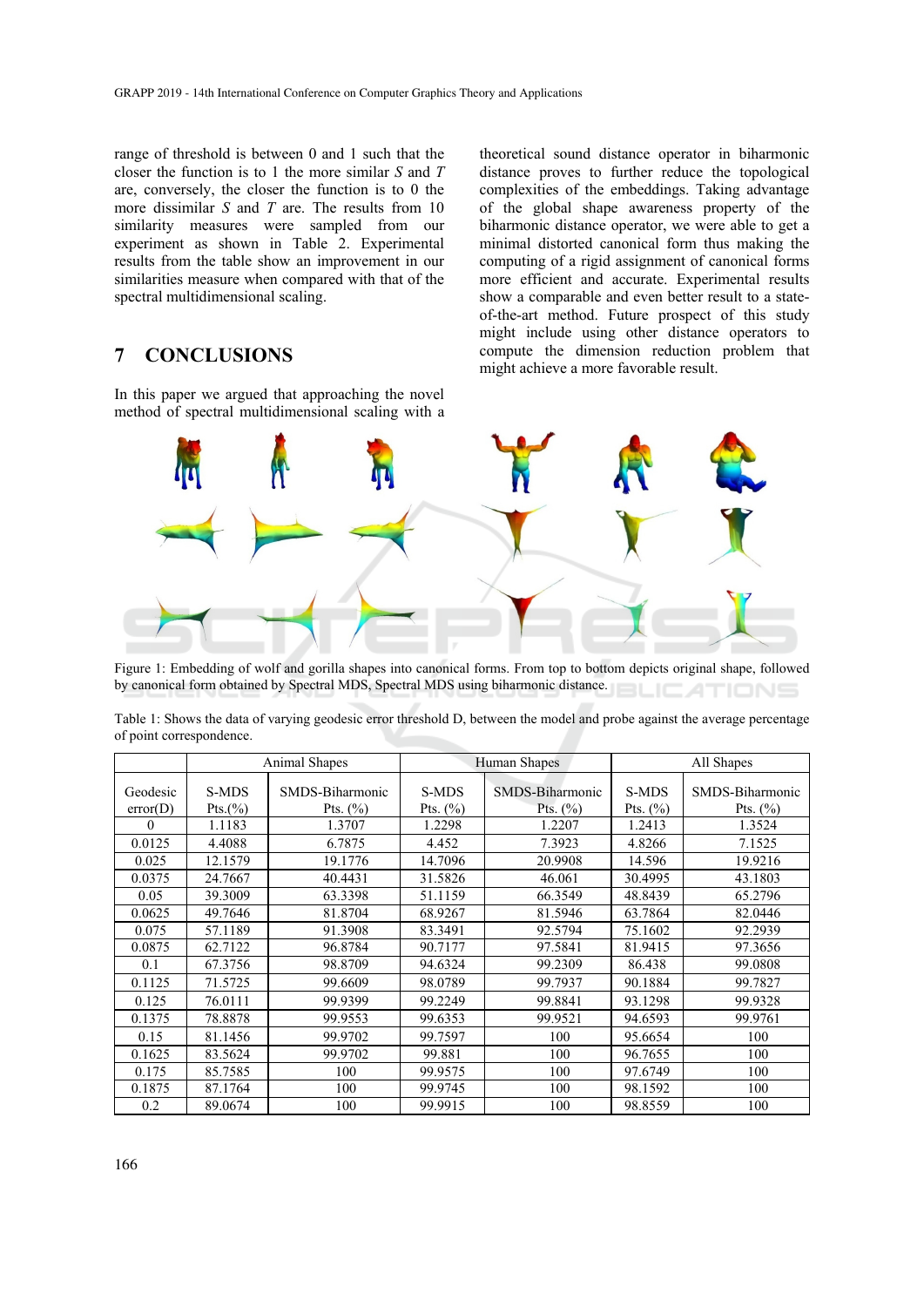

Figure 2: Graphical representation evaluating the geodesic error of correspondence between different categories of shapes. All graphs show percentage of correspondence between the thresholds of a normalized geodesics error(0-0.2). Top left, top right and bottom left show comparison of the correspondence between regular S-MDS and S-MDS using biharmonic distance. Bottom right shows the percentage of correspondence between six different shapes using S-MDS using biharmonic distance.



Figure 3: An alignment of canonical forms using Iterative Closest Point (ICP) algorithm. From left to right are images of pre-alignment and post-alignment of two wolf shapes.

Table 2: Comparison of similarity measure function. A model is compared against ten probes with a threshold between 0 and 1. The closer the value to 1 the more similar the model and probe are.

| Shape Similarity Measure |                         |  |  |  |
|--------------------------|-------------------------|--|--|--|
| Spectral MDS             | Spectral MDS-Biharmonic |  |  |  |
| 0.9034                   | 0.9117                  |  |  |  |
| 0.8761                   | 0.8828                  |  |  |  |
| 0.8720                   | 0.8813                  |  |  |  |

| 0.8505 |
|--------|
| 0.8928 |
| 0.8653 |
| 0.7282 |
| 0.8851 |
| 0.9045 |
| 0.8821 |
|        |